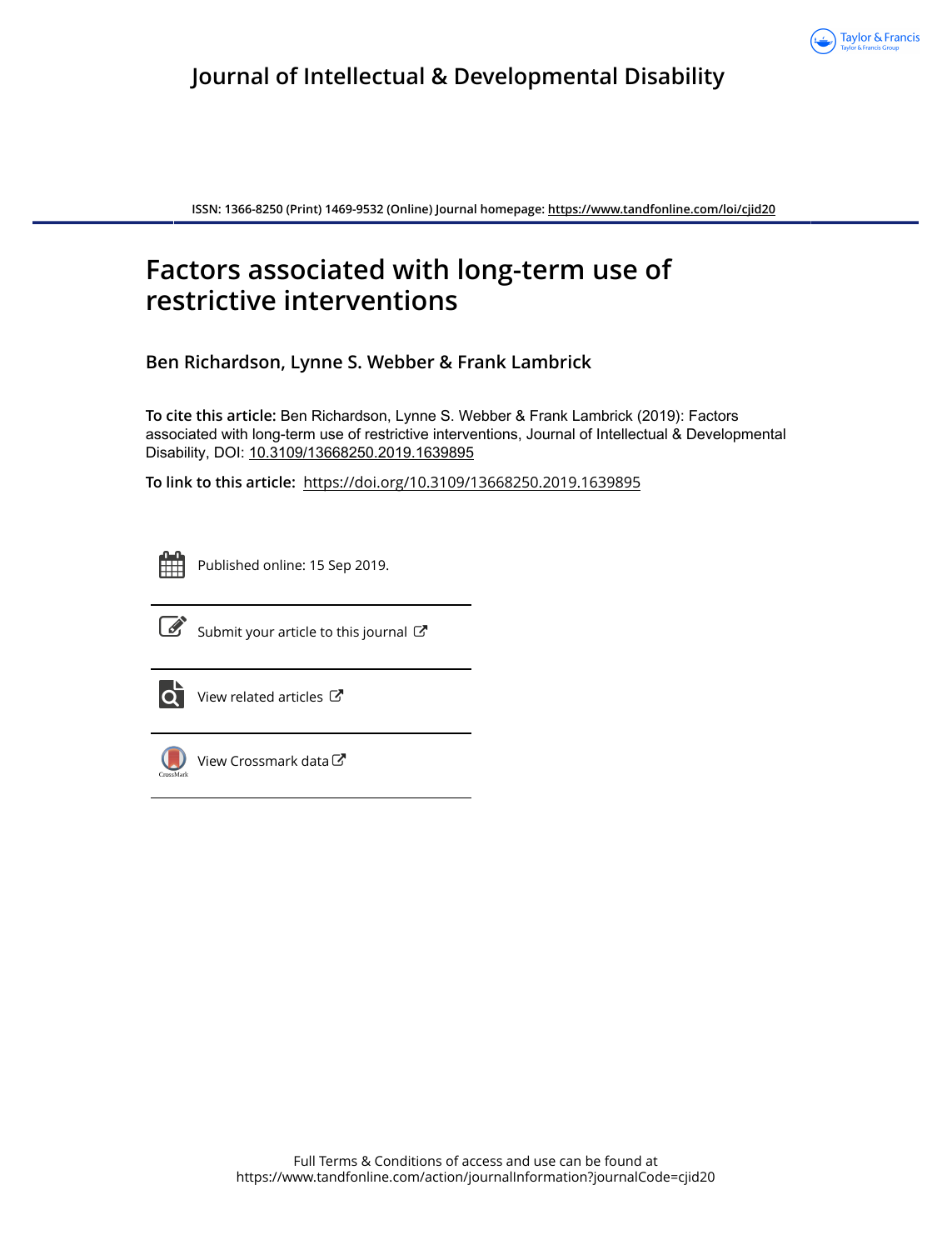#### <span id="page-1-0"></span>ORIGINAL ARTICLE

# Factors associated with long-term use of restrictive interventions

Ben Richardson<sup>a</sup>, Lynne S. Webber<sup>a,b</sup> and Frank Lambrick<sup>b,c</sup>

<sup>a</sup>School of Psychology, Deakin University, Burwood, Australia; <sup>b</sup>Department of Health and Human Services, Office of Professional Practice, Melbourne, Australia; School of Social and Political Sciences, The University of Melbourne, Melbourne, Australia

#### ABSTRACT

Background: Despite agreement that restrictive intervention (RI) should only be used as a last resort and for as long as required, little is known about long-term RI among individuals with a disability. This study examines long-term RI use.

Method: From the Restrictive Intervention Data System dataset from Victoria, Australia, a cohort of 1,414 people reported to be restrained or secluded between July 2008 and June 2010 were identified. The primary outcome was restraint during the follow-up period (July 2013–June 2015). Measures of the secondary outcome, reasons for restraint cessation, were assessed via a selfreport survey completed by 54 service providers.

Results: At follow up, 74% of the cohort was still subject to RI. Antipsychotic medication use, a diagnosis of autism, and communication difficulties were associated with the use of restrictive interventions at follow up.

**Conclusions:** Long-term RI is prevalent, but can be minimised by positive behaviour support.

#### **KEYWORDS**

Intellectual disability; restraint; seclusion; challenging behaviour; autism; antipsychotic medications

It is widely accepted that the use of restrictive interventions such as restraint and seclusion on a person with a disability should only be used on a "last resort" basis in order to keep a person with a disability from hurting themselves or others (Matson & Boisjoli, [2009](#page-7-0); Sturmey, [2009;](#page-8-0) Williams & Grossett, [2011](#page-8-0)). However, once restrictive interventions are commenced, their use often continues for several years even though the type of restrictive intervention may change over time (Taylor, Oliver, & Murphy, [2011](#page-8-0); Webber, Major, Condello, & Hancox, [2017\)](#page-8-0).

In Victoria, Australia, the Senior Practitioner in the Department of Health and Human Services maintains the Restrictive Intervention Data System (RIDS) dataset which since 2008, captures all episodes of restrictive interventions occurring in government-funded disability services. Data on the following restrictive interventions are collected: (1) chemical restraint, which refers to any medication that is used to stop behaviours of concern which does not treat an underlying diagnosed mental or health condition; for example, if the person did not have a diagnosed anxiety disorder, the administration of an anxiolytic would be considered to be chemical restraint; (2) mechanical restraint, which refers to the use of materials, such as splints and clothing, that prevents a person moving freely and is not required by law, such as seat belt buckle guard; (3) seclusion, which refers to being locked in a room or area alone; (4) physical restraint or the use of hands-on contact to prevent a

All service providers who use restrictive interventions must report their use to the Senior Practitioner every month via the RIDS. All reporting from services must be authorised by a manager within the organisation. Organisations are encouraged to monitor their use of restrictive interventions over time and the RIDS allows them to create various monthly reports to assist them to do this. In addition, the Senior Practitioner's team conducts random and targeted service audits. The Senior Practitioner's team can visit service providers and view records and conditions under which restrictive interventions are being used. The results of the audits are shared with the lead of the organisation. As well, those responsible for direct support. Services may be required to change a practice, report a restrictive intervention, or have a restrictive intervention reviewed by a medical or allied health practitioner.

The data show that the majority of people are chemically restrained, 90–95% each year. About 8–12% of people each year are subject to physical, mechanical restraint or seclusion. Most people are subject to one restrictive intervention; however, some people are subjected to more than one (Webber, McVilly, and Chan [\(2011](#page-8-0))).



Check for updates

person moving. Analysis of these data show that the majority of people are restrained using chemical restraint and the majority of this is routine; that is, on a regular basis (e.g., daily).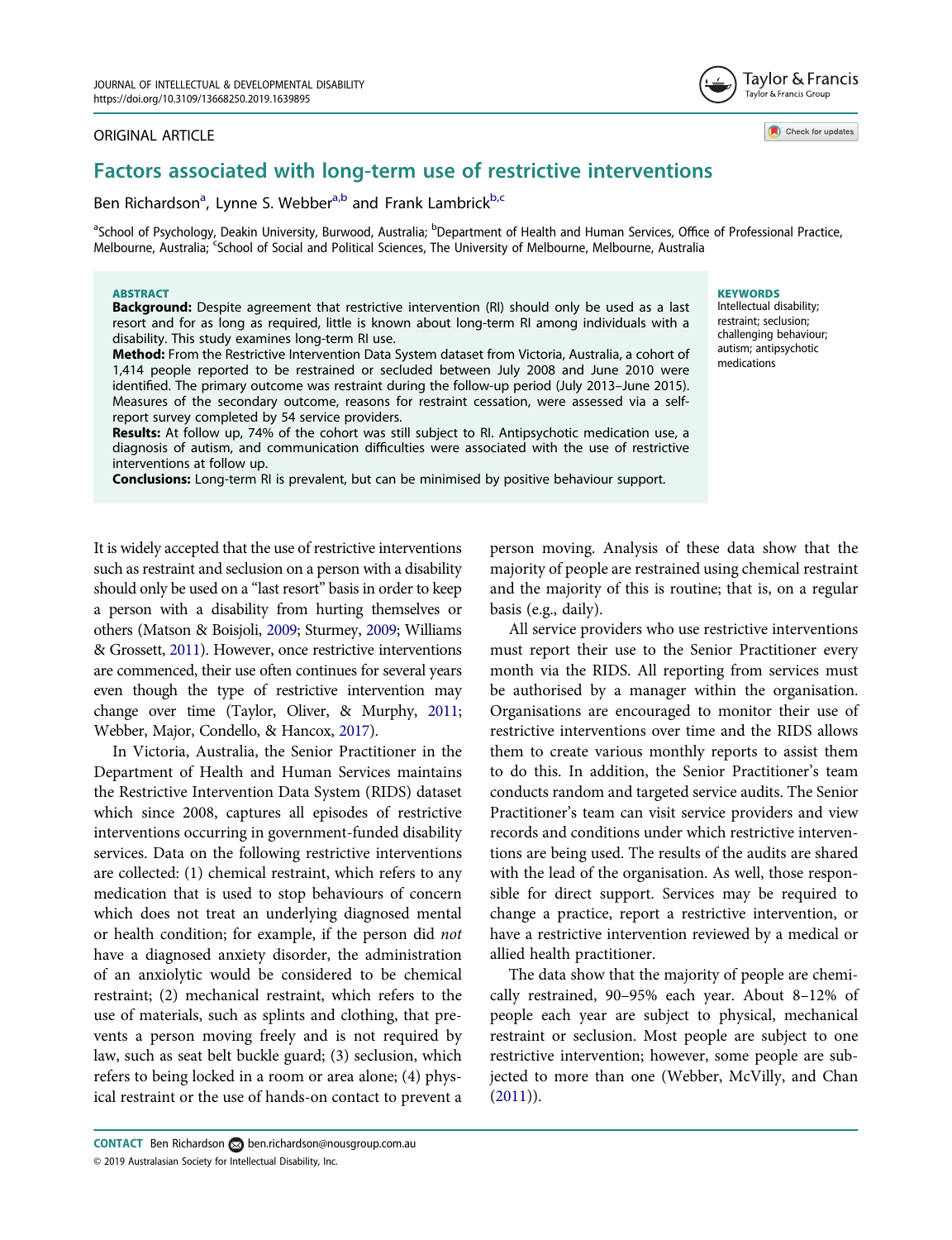<span id="page-2-0"></span>The focus of the current study was to find out how long people are restrained in the long term (i.e., greater than three years) and what are the risk factors associated with long-term restraint. Currently little is known about how long people are subject to restrictive interventions. If people are restrained in the long term, it suggests that services need to look at what is not working for that person. Knowing about the risk factors of long-term restraint should assist services to understand the needs of people with certain characteristics. In addition, for those who were no longer restrained but still receiving a disability service, we examined disability support staff views as to the factors that led to the removal of restraint.

#### **Background**

Victoria, Australia is the only jurisdiction that we are aware of that has collected population longitudinal data on people over 10 years on a person level. This means that people who are subject to restrictive practices can be monitored over the time they are reported to the Senior Practitioner, which makes it possible to examine persistent, or ongoing restrictive intervention use over time. Examining persistent or long-term restraint use was the focus of this paper. Norway also collects population data about the numbers of people who are reported to be subject to mechanical, physical restraint and seclusion (Søndenaa, Dragsten & Wittington, [2015](#page-7-0)). The Søndenaa et al. [\(2015\)](#page-7-0) study does not include chemical restraint, so it is not directly comparable to Victoria because chemical restraint is the most commonly used restraint in Victoria. It is also unclear from the Søndenaa et al. ([2015](#page-7-0)) data if their data is person level data from one year to the next, or a count of people per year.

The majority of research investigating correlates of restrictive intervention is cross-sectional. Results indicate a range of individual-level factors are associated with the use of restrictive interventions including low adaptive functioning, the presence of challenging behaviours, the presence of autism, and the presence of a communication disorder (Gaskin, McVilly, & McGillivray, [2012](#page-7-0); Taylor et al., [2011;](#page-8-0) Webber, et al., [2019;](#page-8-0) Webber, Richardson, & Lambrick, [2014;](#page-8-0) Scheirs, Blok, Tolhoek, Aouat, & Glimmerveen, [2012\)](#page-7-0). However, less research attention has been focused on establishing the prevalence of longterm or persistent restraint and the underlying factors.

The research evidence available suggests that for some people with a disability, restrictive interventions can continue for many years (Taylor et al., [2011](#page-8-0)). Taylor et al. ([2011\)](#page-8-0) followed up on a group of 49 people after 18 years who had self-injured in 1983. In 1983, 9 people (18%) had been restrained with a mechanical restraint, and 62% had been with chemical restraints. Eighteen

years later, 85% of the group were still regularly restrained. Although there were reductions in the use of mechanical restraint from 9 people to 1, the use of anticonvulsants and antipsychotics had increased from 62% of people at time 1 to 85% at time 2. There were no decreases in either the severity of behaviours of concern or persistence of certain types of self-injury (e.g., all of the people who were banging their heads against hard objects at time 1 were still doing this at time 2).

Similar results were found in a case study by Webber, Major, et al. ([2017\)](#page-8-0), although the use of mechanical restraints were eliminated after 20 years of use, the person continued to show the same behaviour of concern at the same level of severity even though a chemical restraint – Naltrexone had been administered for 4 years.

Apart from the research by Taylor et al. ([2011\)](#page-8-0), no other longitudinal research could be found on this topic in people with an intellectual disability; however, several studies in nursing home residents reported that long-term use of physical restraint is more closely associated with individuals' personal characteristics than organisational aspects such as number of staff (Huizing, Hamers, de Jonge, Candel, & Berger, [2007;](#page-7-0) Hofmann & Hahn, [2014](#page-7-0)). Both an individual's cognitive and physical impairments were found to be associated with the long term use of physical restraint in nursing homes.

A few studies have examined the protective enabling factors that lead to the elimination of restrictive interventions (Gaskin et al., [2013;](#page-7-0) O'Dwyer, McVilly & Webber, [2017;](#page-7-0) Webber, Richardson, Lambrick, & Fester, [2012](#page-8-0); Williams & Grossett, [2011\)](#page-8-0). Results of these studies suggest that the use of individualised positive behaviour support practices are associated with reductions in the use of restrictive interventions.

Previous analyses of the Victorian data reported to the Restrictive Intervention Data System (RIDS) showed that some people are reported to be subjected to restrictive interventions over years, while some people who are reported at one time are no longer subsequently reported. There are two main reasons people are no longer reported to RIDS: either the client leaves the service or the service provider can provide a service without using restrictive intervention. This latter possibility arises when: (a) the person no longer requires the restrictive intervention; (b) restrictive intervention is no longer classified as a restrictive intervention, because it was incorrectly classified as such previously (e.g., seat belt buckle guard); or (c) because the restrictive intervention is now judged to be treating an underlying medical condition (e.g., the person has received a psychiatric diagnosis and the former chemical restraint is now treating a mental health issue). Understanding both why people continue to be reported and why some people are reported at one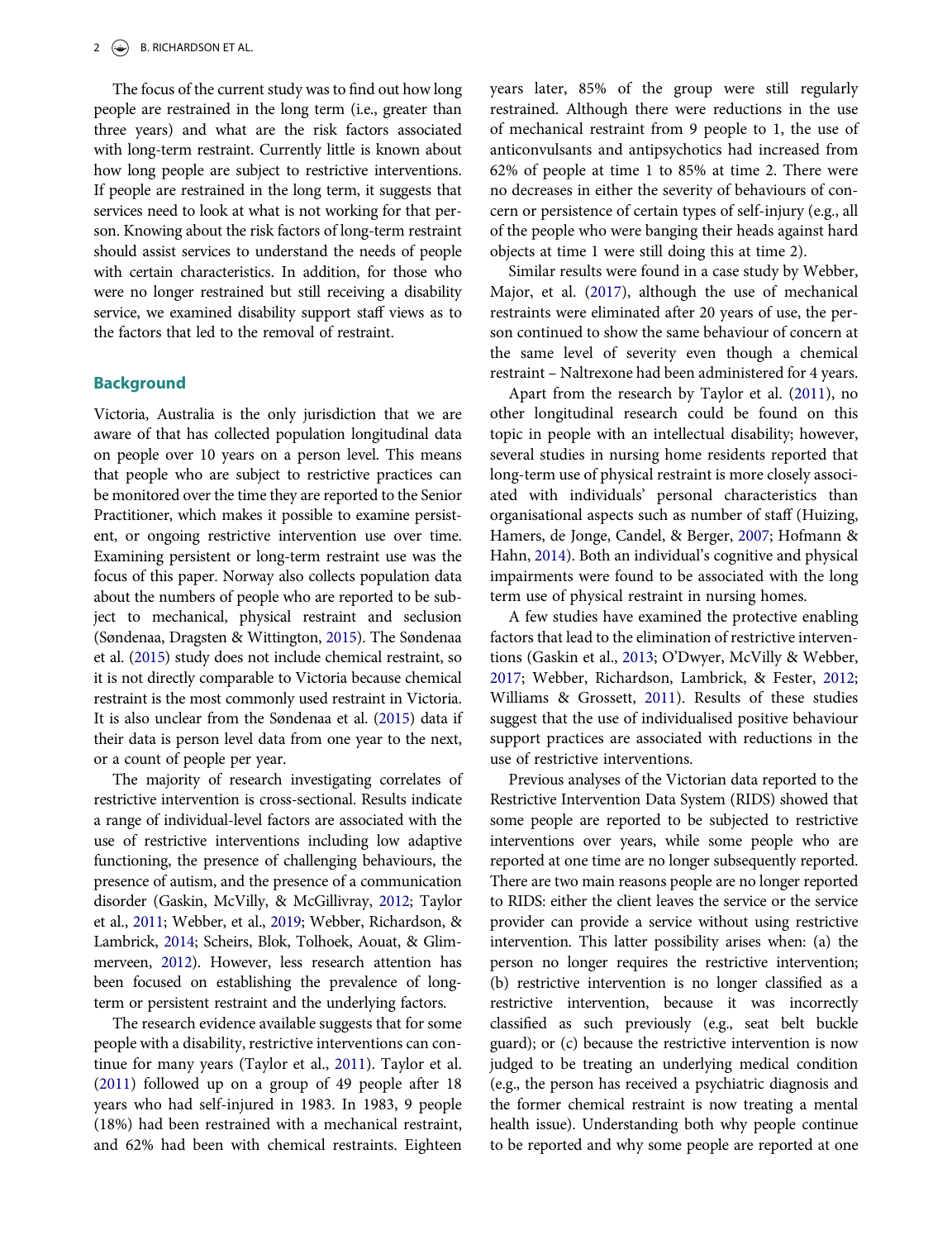time and not reported at another time is important to determine the type of reduction strategies required and the efficacy of current restraint reduction strategies.

Currently, only a few studies have examined the use of restrictive interventions in the long term in disability settings. To work towards reduction of restrictive interventions it is necessary to understand the factors that increase (or mitigate) risk of being subjected to prolonged restrictive interventions. The aim of this study was: (1) to examine the prevalence and correlates of persistent ( $\geq$  3 years) restrictive intervention use among individuals living in residential services; and (2) identify any factors that are associated with the cessation of restraint. The focus of this study was to examine the outcomes of a cohort of residential service clients reported to the Senior Practitioner in 2008–10 and examine their outcomes in 2013–15.

## Method

# Design

Data for the study were extracted from the Restrictive Intervention Data System (RIDS), a database recording all instances of restraint and seclusion reported by disability services in Victoria. With respect to RIDS, service providers in Victoria are obligated to report all instances of restraint and seclusion under the provisions of the Disability Act 2006, which mandates the regular review, evaluation, and research of the use of restrictive interventions and compulsory treatment orders.

The cohort selected for inclusion in the study was 1,414 individuals located within residential services subject to restrictive intervention (within those services) during the two financial years spanning July 1, 2008 to June 30, 2010. Residential services are comprised of group homes located around Victoria, Australia. They usually support five residents with a disability and depending on the complexity of support needs, may be supported by one or more staff with a sleep-over model if support needs are less complex and an active 24 h awake staff profile where residents with higher support needs live.

The primary outcome, persistent restrictive intervention, was defined as being present for an individual if they were:

(1) Subject to any restrictive intervention (chemical, etc.) including all forms of administration (routine, Pro Re Nata, in an emergency) where routine means on a regular basis e.g., every day, Pro re Nata (PRN) means administered when needed and emergency refered to any restrictive interventions that were not included in the person's behaviour support plan and

(2) were living within a residential setting in the twoyear follow-up period spanning July 1, 2013 to June 30, 2015.

In sum, the cohort of interest was all people reported to be subject to restrictive interventions in residential services during:

- (1) 2 years from 1 Jul 2008–30 June 2010 (this baseline period was 2 years);
- (2) The intervening period was 1 Jul 2010 to June 2013, (the intervening period was 3 years); and
- (3) The follow up period was 1 July 2013–30 June 2015, thus the follow up period was 2 years.

We wanted to know what happened to the cohort of interest in 2013–2015. Were they still reported to be subject to restrictive interventions or not?

During baseline there were 1,414 individuals in the cohort, 544 were no longer reported for restraint in the follow-up period. Of these, 181 were known to be deceased or to have moved out of disability services. A survey was sent to the 54 services housing the remaining 363 individuals to determine the reason for cessation of restrictive intervention.

### **Survey**

The survey requested disability support staff within specific residential services to indicate the reasons why an individual was no longer reported to the Restrictive Intervention Data System. We did not seek the level of seniority of the person completing the survey, but the survey was sent to a team leader or senior manager who knew the client's history. The survey assessed "person status" at follow-up: person was deceased, person had left the service, person was still using the service. In the case where the last option was selected, providers were asked to indicate the reason(s) for restraint cessation. The survey also requested staff choose a reason why the person was no longer restrained: (a) behaviour support the team had implemented and/or; (b) because the person had been diagnosed with a medical reason for their behaviour/s of concern and was now being treated for this medical condition (e.g., anxiety, depression, etc.). Finally, the staff were asked if there were any other reasons why restraint and/or seclusion was no longer required.

# **Results**

#### Prevalence of persistent restraint

Descriptive statistics for the 1,414 individuals making up the cohort are shown in [Table 1.](#page-4-0) The majority of the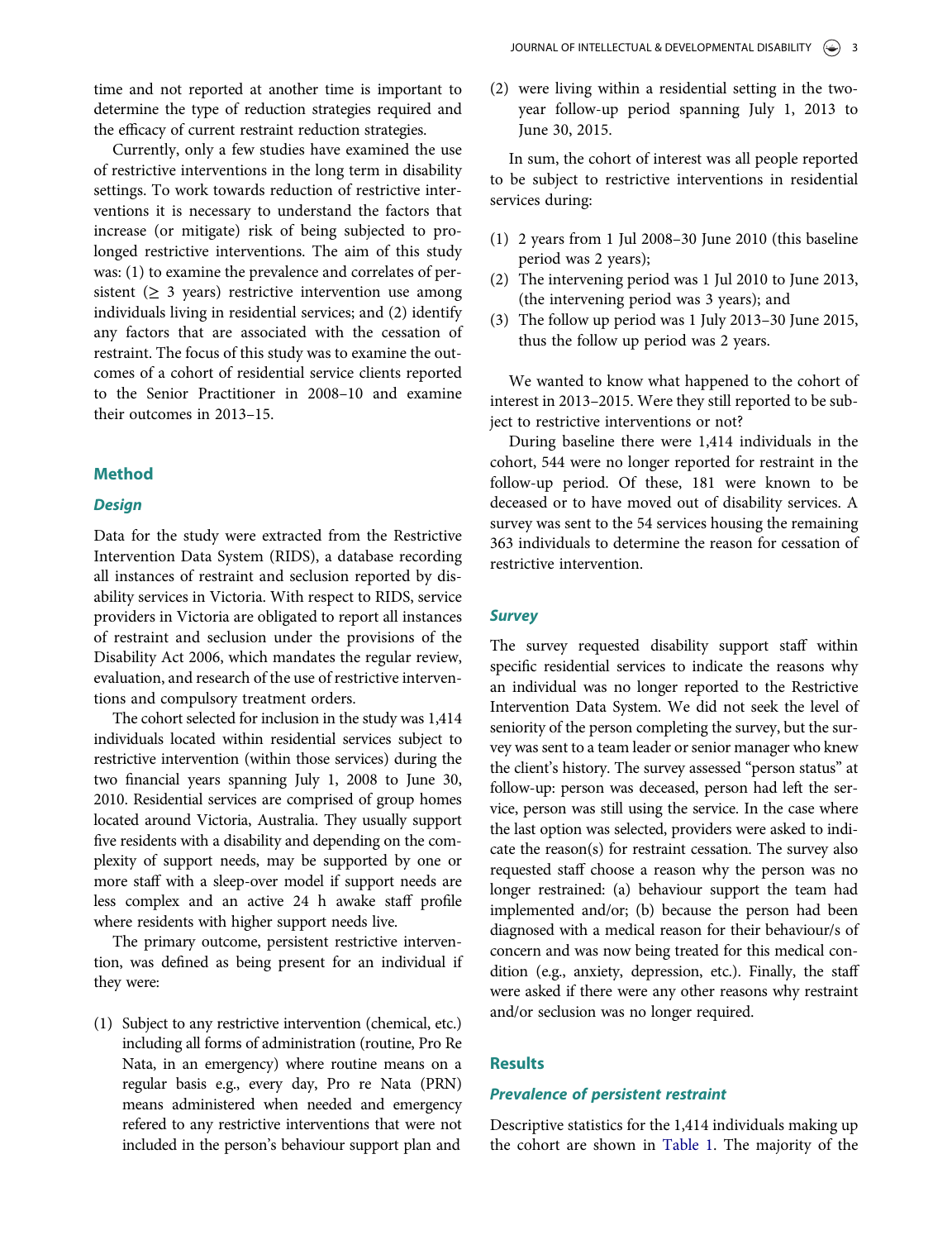<span id="page-4-0"></span>Table 1. Descriptive statistics for the sample.

|                                            | M (SD)      |  |
|--------------------------------------------|-------------|--|
| Age                                        | 42.5 (13.8) |  |
| Instances of restraint in baseline period  | 49.4 (75.4) |  |
|                                            | N(%)        |  |
| Gender                                     |             |  |
| Males                                      | 894 (63%)   |  |
| <b>Females</b>                             | 520 (37%)   |  |
| <b>Disability</b>                          |             |  |
| Acquired brain injury                      | 62 (4%)     |  |
| Autism                                     | 416 (29%)   |  |
| Hearing impairment                         | 444 (31%)   |  |
| Intellectual disability                    | 1353 (96%)  |  |
| Neurological impairment                    | 283 (20%)   |  |
| Physical disability                        | 192 (14%)   |  |
| Psychiatric condition                      | 321 (23%)   |  |
| Speech impairment                          | 291 (21%)   |  |
| Visual impairment                          | 130 (9%)    |  |
| Individuals reported for type of restraint |             |  |
| Chemical PRN                               | 430 (30%)   |  |
| Chemical routine                           | 1248 (88%)  |  |
| Chemical emergency                         | 471 (33%)   |  |
| Chemical (all)                             | 1374 (97%)  |  |
| Mechanical                                 | 61 (4%)     |  |
| Seclusion                                  | 86 (6%)     |  |

sample had an intellectual disability (96%) and were male (63%). Almost all (97%) were subjected to chemical restraint during the baseline period.

Of the 1,414 individuals, 234 were either deceased or no longer residing at a Victorian residential service at follow-up. Of the remaining 1,180, 870 (74%) were still subject to restraint (see Figure 1). This suggests that most individuals receiving restraint within residential services are likely to be restrained long term.

Of the 870 individuals subject to restrictive intervention at follow-up, the average number of instances of restraint within the 2-year period was  $64.5$  (SD = 68.3, min = 1, max = 1,237). A total of 816 of the 870 (94%) were reported for 10 or more instances (this

Status of individuals at follow-up

could refer to 10 months or 10 days). Thus, it appears that individuals still subjected to restrictive intervention in the follow-up period tended to be frequently restrained.

Of the 310 individuals still living within a residential service but not subject to restraint, the most commonly cited reason for cessation of restraint was the implementation of more effective means of addressing behaviours of concern (see [Table 2](#page-5-0)). In just under a third of the cases, it was reported that the individual was no longer restrained as the medication was treating a psychiatric condition. In approximately 16% of cases, the specific cause of cessation was unknown to staff responding to the survey.

# Correlates of persistent restraint

Logistic regression was used to investigate the associations between restraint during follow-up and the predictor variables of client disability, age, gender and restraint during the baseline period among individuals who remained in residential services. The results are detailed in [Table 3](#page-5-0) below.

The results show that individuals who were subjected to routine chemical restraint during the baseline period were 1.88 times more likely to be restrained in the follow-up period. None of the other restraint types (chemical PRN, chemical emergency, mechanical and seclusion) predicted follow-up restraint.<sup>[1](#page-7-0)</sup> In addition to the type of restraint, two other features of the baseline restraint were positively associated with follow-up restraint: instances of baseline restraint and baseline use of antipsychotic medication. Findings showed that

Restraint status of people



Figure 1. The status of individuals at follow-up.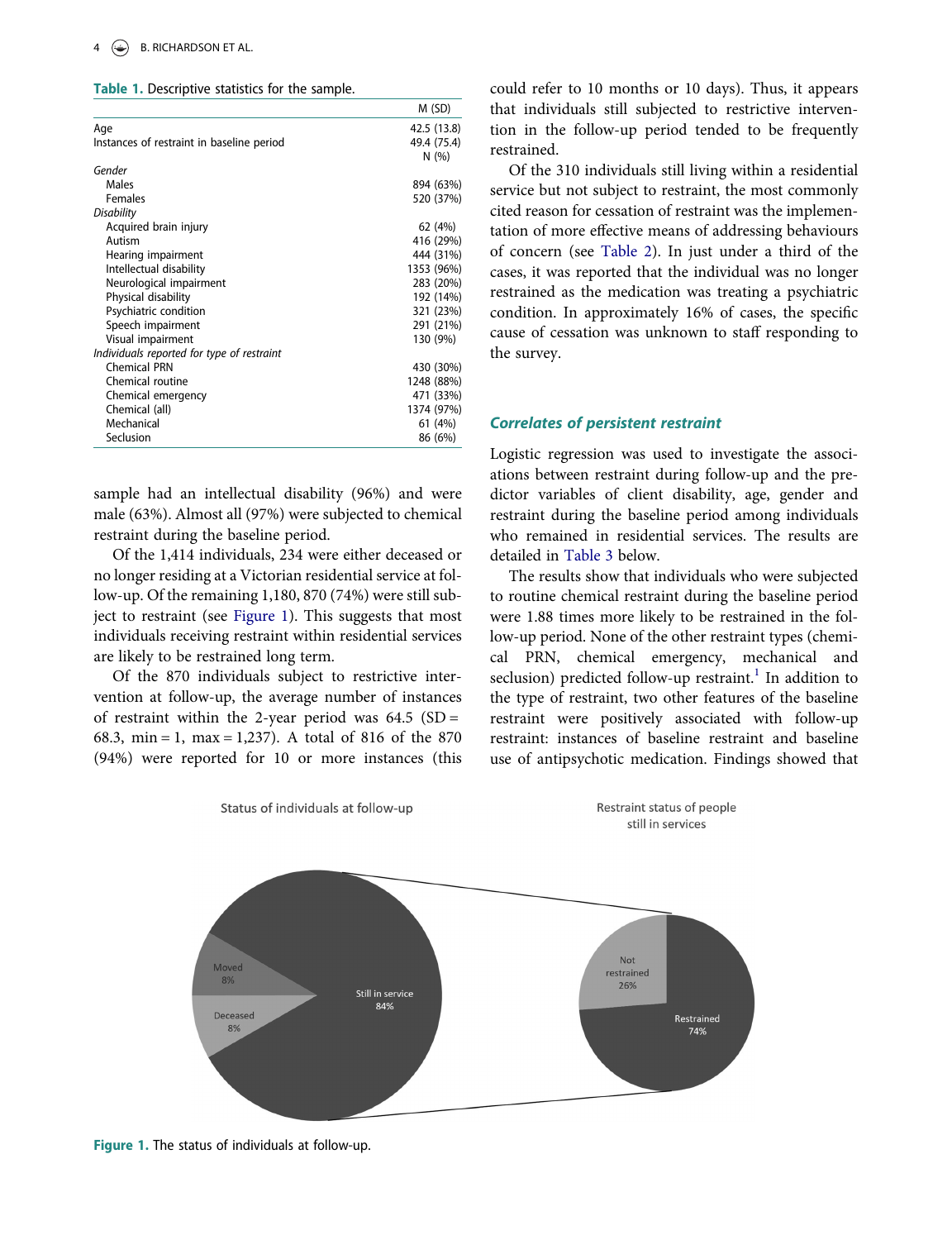<span id="page-5-0"></span>Table 2. Reasons for restraint cessation.

| Reason                                   | N(96)       |
|------------------------------------------|-------------|
| Used to treat medical condition          | 89 (30.5%)  |
| Provision of effective behaviour support | 186 (63.7%) |
| Unknown                                  | 46 (15.8%)  |
| Data missing due to survey non-response  | $18(-)$     |

\*Note: Respondants could select more than one reason so percentages will not add to 100.

for every 10 reported instances of restraint at baseline, individuals were 20% more likely to be restrained during follow-up. Individuals restrained using antipsychotic medication were twice as likely to be restrained during follow-up compared to individuals not restrained using antipsychotic medication at baseline.

After controlling for characteristics of baseline restraint, three disability types emerged as significant predictors of follow-up restraint: autism, speech impairment and psychiatric condition. Both autism (1.61 times more likely) and speech impairment (1.69 times more likely) were positively associated with restraint during follow-up. This suggests that not only do communication difficulties predict initial instance of restraint, they are also associated with lower rates of cessation of restraint. In contrast, the presence of a psychiatric condition was negatively associated with restraint during follow-up. Individuals with a psychiatric condition were only half as likely as those without a psychiatric condition to be restrained.

One limitation of the current dataset is that disability was not necessarily measured at baseline. An individual's disability status in the data set can be updated by service providers as information comes to light. Given that, rather than indicating that psychiatric conditions are protective against long-term restraint, this finding is

Table 3. Summary of logistic regression analysis for variables predicting persistent restraint.

| Predictor                                | $B^*$     | SE B  | $e^{B}$ |
|------------------------------------------|-----------|-------|---------|
| Age                                      | 0.000     | 0.006 | 1.00    |
| Gender                                   | $-0.181$  | 0.158 | 0.83    |
| Acquired brain injury                    | 0.135     | 0.364 | 1.14    |
| Autism                                   | $0.476*$  | 0.191 | 1.61    |
| Hearing impairment                       | $-0.077$  | 0.170 | 0.93    |
| Neurological impairment                  | 0.004     | 0.200 | 1.00    |
| Physical disability                      | $-0.371$  | 0.223 | 0.69    |
| Psychiatric condition                    | $-0.663*$ | 0.182 | 0.52    |
| Speech impairment                        | $0.524*$  | 0.206 | 1.69    |
| Baseline chemical restraint (PRN)        | 0.367     | 0.191 | 1.44    |
| Baseline chemical restraint (routine)    | $0.630*$  | 0.254 | 1.88    |
| Baseline chemical restraint (emergency)  | 0.263     | 0.170 | 1.30    |
| Baseline mechanical restraint            | 0.619     | 0.450 | 1.86    |
| Baseline seclusion                       | 0.141     | 0.370 | 1.15    |
| Instances of baseline restraint          | 0.019     | 0.003 | 1.02    |
| Baseline use of antipsychotic medication | $0.681*$  | 0.172 | 1.98    |

 $*_{p}$  < 0.05.

Note: table columns:  $B =$  coefficient,  $SE B =$  standard error of the coefficient,  $e^{B}$  = odds ratio (odds ratios represent the change in odds of being restrained during follow-up for each level of the variable).

possibly indicating that some of the individuals being reported for chemical restraint at baseline were receiving the medication to treat an undiagnosed psychiatric condition at the time. This condition was subsequently diagnosed, at which point the medication was no longer reported as a restraint. Somewhat consistent with this, there was a positive association between having a psychiatric diagnosis and having restraint ceased following a diagnosis among individuals no longer restrained at follow-up  $(r = 0.13, t = 2.20, p < 0.05)$ .

# Decision tree analysis

The logistic regression reported above was not able to explore interactions among predictor variables; that is, effects where the effect of one variable depends on the value of another (e.g., antipsychotic medication at baseline may increase the risk of restraint at follow-up but only for males). To investigate interactive effects in logistic regression, explicit interaction terms must be included in the model. Given the large number of predictor variables, there are too many possible interaction terms to include. Instead, to explore the possibility of interactive effects, a decision tree model was used.<sup>[2](#page-7-0)</sup> A decision tree model is an alternative way to explore associations between a set of variables and an outcome that does not require the explicit inclusion of interaction terms. The results of the decision tree analysis for this study are shown below in [Figure 2](#page-6-0).

Similar to the logistic regression, the results indicate that most of the predictor variables were not useful for differentiating the chances of an individual of being restrained at baseline. Specifically, only two variables were useful for differentiating individuals: the number of instances of restraint reported at baseline and whether the individual was restrained using an antipsychotic medication at baseline. The results suggest that those who were reported to be restrained for 18 or more times during the baseline period, were much more likely to be restrained during follow-up (84% compared to 47%). Being restrained using antipsychotic medication at baseline was a further risk factor but only for those not restrained 18 times or more at baseline. That is, among those restrained less than 18 times at baseline, those who were restrained using antipsychotic medication were more likely to be restrained at follow-up compared to those who were not (59% compared to 34%).

The decision tree did not completely replicate the results of the logistic regression. The disability predictors of autism, speech impairment and psychiatric condition did not meaningfully differentiate individuals in terms of the outcome.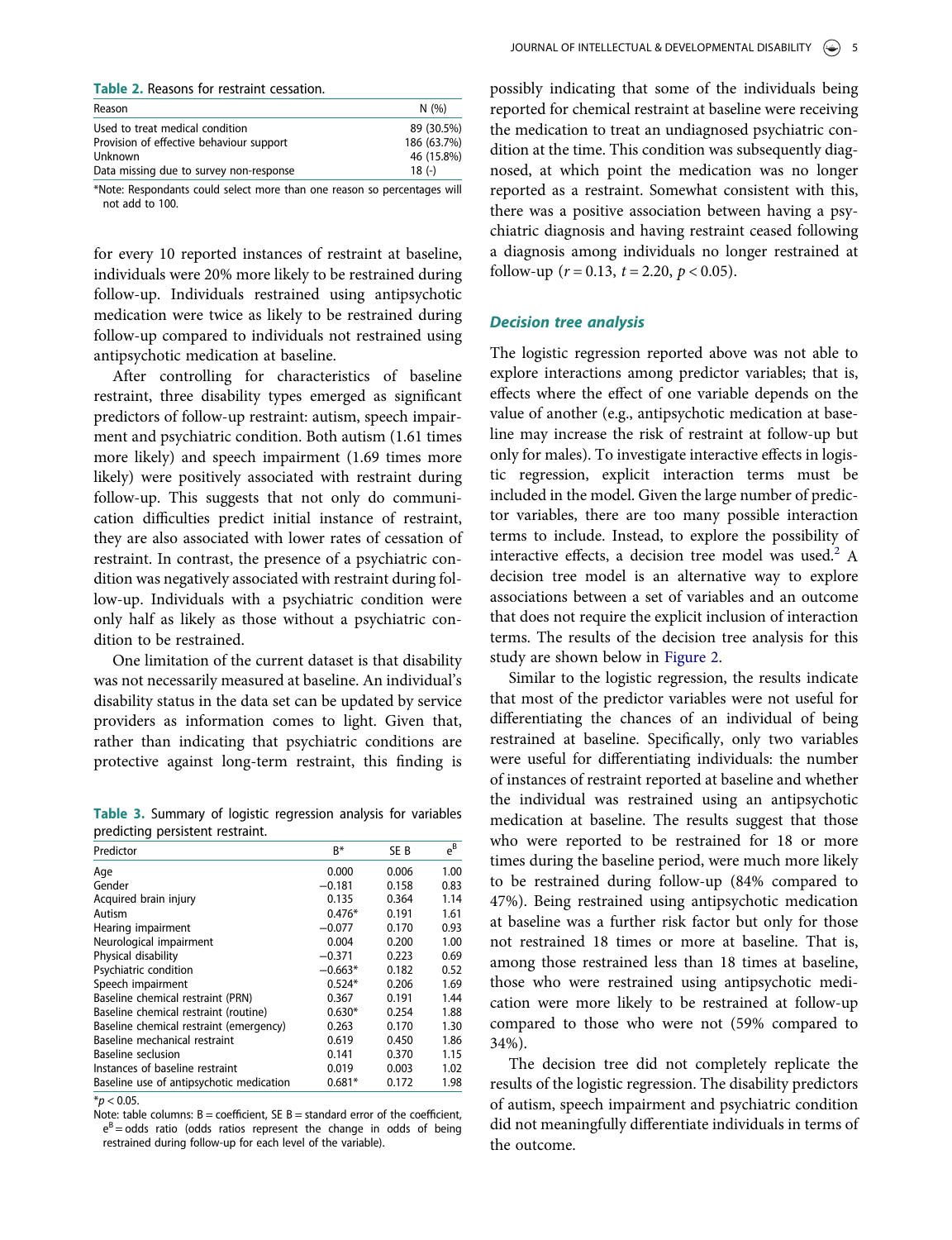<span id="page-6-0"></span>

Figure 2. Decision tree model predicting restraint at follow-up.

# **Discussion**

The aim of this study was to investigate the prevalence of persistent restraint and its predictors among individuals with a disability accessing residential services in Victoria. Results show that three quarters of individuals who were subject to restrictive interventions in residential services, were still restrained in the long-term (at least 3 or more years). This finding is consistent with Taylor et al. [\(2011](#page-8-0)) in showing that restraint is persistent for a large percentage of people with a disability.

Approximately two-thirds of restraint cessation are explained by effective behaviour support and alternative means of addressing behaviours of concern. This finding is consistent with the work by O'Dwyer et al. ([2017\)](#page-7-0) who found that staff who understood the main components of positive behaviour support and reported using these in behaviour support plans were less likely to use restrictive interventions than staff who had not been provided this training. It is also consistent with the findings of Webber, Major, et al. [\(2017](#page-8-0)) who found that once the staff understood the triggers and function of the person's behaviour and were vigilant in providing support early to prevent an escalation of behaviour, restraint was no longer needed even though the person with a disability still

showed behaviours of concern and had few ways to communicate his needs or distress.

The current study found that one-third of cessation is explained by medical diagnoses (where the medication is actually being used to treat rather than restrain). This finding is not surprising given the known difficulty and unpreparedness of medical practitioners in the public health system in Australia to assess mental illness in people with an intellectual disability (Weise & Trollor, [2018\)](#page-8-0). Weise and Trollor [\(2018](#page-8-0)) found that public mental health practitioners they surveyed reported low confidence in key clinical areas and insufficient training in the area of intellectual disability.

Predictors of persistent restraint were examined using both logistic regression and decision tree analysis. Taken as a whole, the findings from both analyses suggest that greater instance of restraint as well as the use of antipsychotic medication are important correlates of persistent restraint. Other individual characteristics, in particular a diagnosis of autism and the presence of a speech impairment, are also likely predictors of on-going restraint.

There are several limitations that should be taken into account when interpreting these data. First, it should be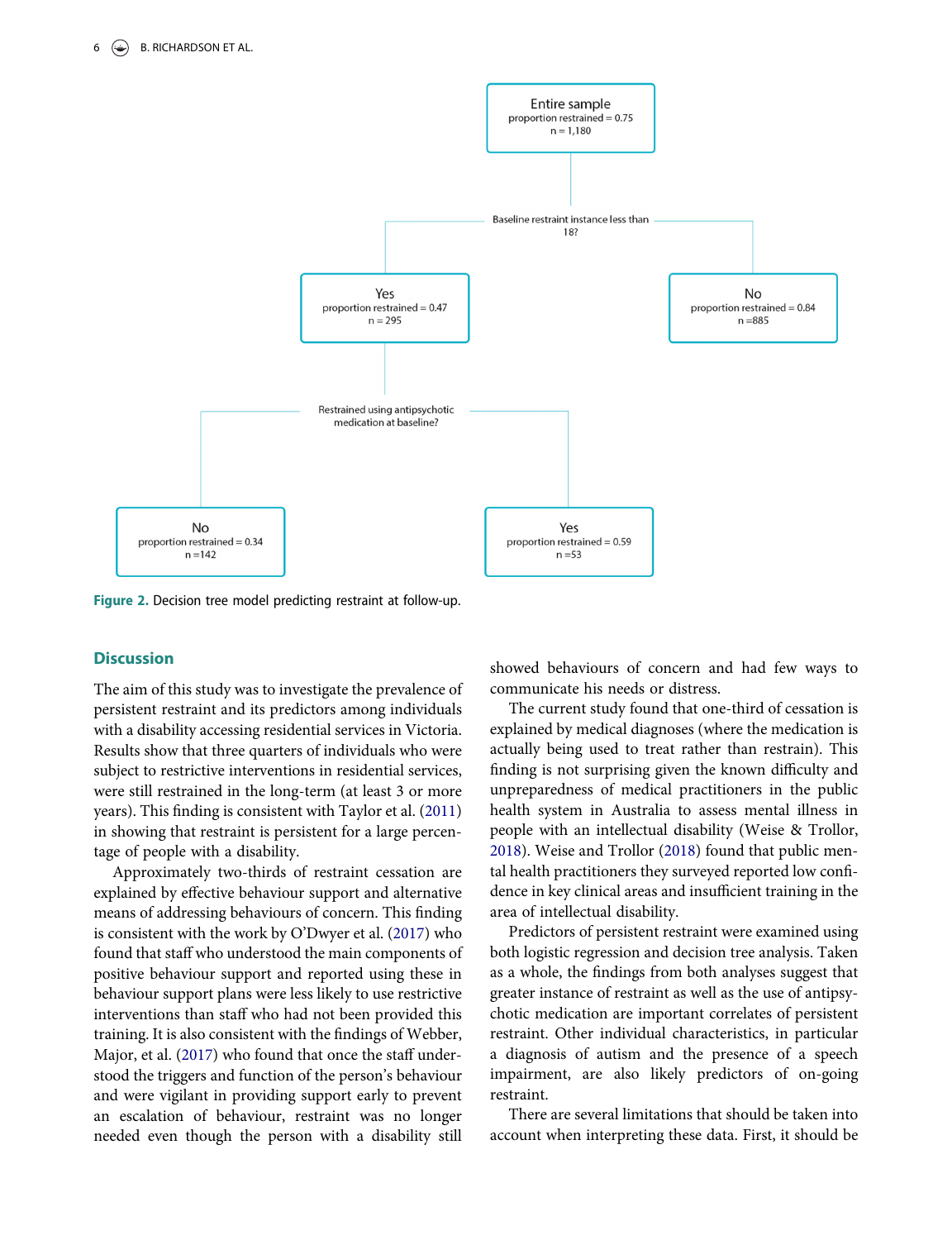<span id="page-7-0"></span>noted that the findings are self-reported by services. The original data is self-reported from services and responses to the survey were self-reported. The data system that is used is able to detect some kinds of anomalies in data reporting and services are educated about reporting, but it is still possible that what is reported contains reporting errors. Future research could look more closely at other outcome measures; for example, treatment sheets and audits of clients' quality of life.

Second, it is difficult to work out the degree to which different factors account for reductions in restrictive interventions. We know from other work that reductions in restrictive interventions are due to a combination of several factors such as staff understanding individual needs including medical, physical and emotional needs and staff having skills and knowledge in how to support someone using positive behaviour support and supportive staff who will work together (Webber, Major, et al., [2017](#page-8-0)).

Another caveat should be taken into consideration when applying these results to new cohorts and that is that the initial cohort was defined by reporting of restraint in 2008–2010. In the years since, the practice has changed considerably; reporting is more accurate and the quality of behaviour support planning has improved. For these reasons, it is possible that the prevalence of persistent restraint will have changed for subsequent cohorts and that different variables will predict persistent restraint.

These findings are consistent with the findings of previous work in nursing homes by Hofmann and Hahn (2014) and Huizing, Hamers, de Jonge, Candel, and Berger (2007) in showing that some people with a disability were more likely to be restrained in the long term than other people based on their individual characteristics. These results add to this literature suggesting that people with an intellectual disability are at risk of being subject to restrictive interventions based on individual characteristics.

Our past work has suggested that disabilities associated with communication difficulties (e.g., autism, hearing and speech impairment) tend to be associated with greater instances of restraint (Webber et al., [2014](#page-8-0); Webber, et al., [2019\)](#page-8-0). The analysis extends what is known by addressing the related question of which client characteristics are associated with persistent restraint among individuals who remain in residential services.

#### **Notes**

1. It is worth noting that the effect size for baseline mechanical restraint was similar to that for baseline chemical routine restraint; that is, individuals who were

mechanically restrained at baseline were 1.86 times more likely. However, given there were far fewer individuals mechanically restrained at baseline, there was less statistical power available to detect the effect. Thus, the current results should not be interpreted as conclusively showing that mechanical restraint is not predictive of persistent restraint.

2. For an overview of decision tree modelling and its application: [https://www.researchgate.net/pro](https://www.researchgate.net/profile/Vili_Podgorelec/publication/11205595_Decision_Trees_An_Overview_and_Their_Use_in_Medicine/links/0912f506e77f1e9d1d000000.pdf)file/Vili\_ [Podgorelec/publication/11205595\\_Decision\\_Trees\\_An\\_](https://www.researchgate.net/profile/Vili_Podgorelec/publication/11205595_Decision_Trees_An_Overview_and_Their_Use_in_Medicine/links/0912f506e77f1e9d1d000000.pdf) [Overview\\_and\\_Their\\_Use\\_in\\_Medicine/links/0912f506](https://www.researchgate.net/profile/Vili_Podgorelec/publication/11205595_Decision_Trees_An_Overview_and_Their_Use_in_Medicine/links/0912f506e77f1e9d1d000000.pdf) [e77f1e9d1d000000.pdf](https://www.researchgate.net/profile/Vili_Podgorelec/publication/11205595_Decision_Trees_An_Overview_and_Their_Use_in_Medicine/links/0912f506e77f1e9d1d000000.pdf)

#### Acknowledgements

The authors thank Robin Dale and Anthony La Sala for the collation of the data sets analysed in this study.

#### Disclosure Statement

No potential conflict of interest was reported by the authors.

### Funding

This work was supported by the Victorian Department of Health and Human Services.

### **References**

- Gaskin, C. J., McVilly, K. R., & McGillivray, J. A. ([2013](#page-2-0)). Initiatives to reduce the use of seclusion and restraints on people with developmental disabilities: A systematic review and quantitative synthesis. Research in Developmental Disabilities, 34(11), 3946–3961.
- Hofmann, H., & Hahn, S. [\(2014\)](#page-2-0). Characteristics of nursing home residents and physical restraint: A systematic literature review. Journal of Clinical Nursing, 23(21-22), 3012– 3024.
- Huizing, A. R., Hamers, J. P., de Jonge, J., Candel, M., & Berger, M. P. ([2007\)](#page-2-0). Organisational determinants of the use of physical restraints: A multilevel approach. Social Science & Medicine, 65(5), 924–933.
- Matson, J. L., & Boisjoli, J. A. ([2009\)](#page-1-0). Restraint procedures and challenging behaviours in intellectual disability: An analysis of causative factors. Journal of Applied Research in Intellectual Disabilities, 22(2), 111–117.
- O'Dwyer, C., McVilly, K. R., & Webber, L. [\(2017](#page-2-0)). The impact of positive behavioural support training on staff and the people they support. International Journal of Positive Behavioural Support, 7(2), 13–23.
- Scheirs, J. G., Blok, J. B., Tolhoek, M. A., Aouat, F. E., & Glimmerveen, J. C. [\(2012\)](#page-2-0). Client factors as predictors of restraint and seclusion in people with intellectual disability. Journal of Intellectual and Developmental Disability, 37(2), 112–120.
- Søndenaa, E., Dragsten, F., & Whittington, R. ([2015](#page-2-0)). Practitioner explanations for the increasing use of restraint measures in the care of people with intellectual disabilities in Norway 2000–11. Journal of Policy and Practice in Intellectual Disabilities, 12(1), 58–63.